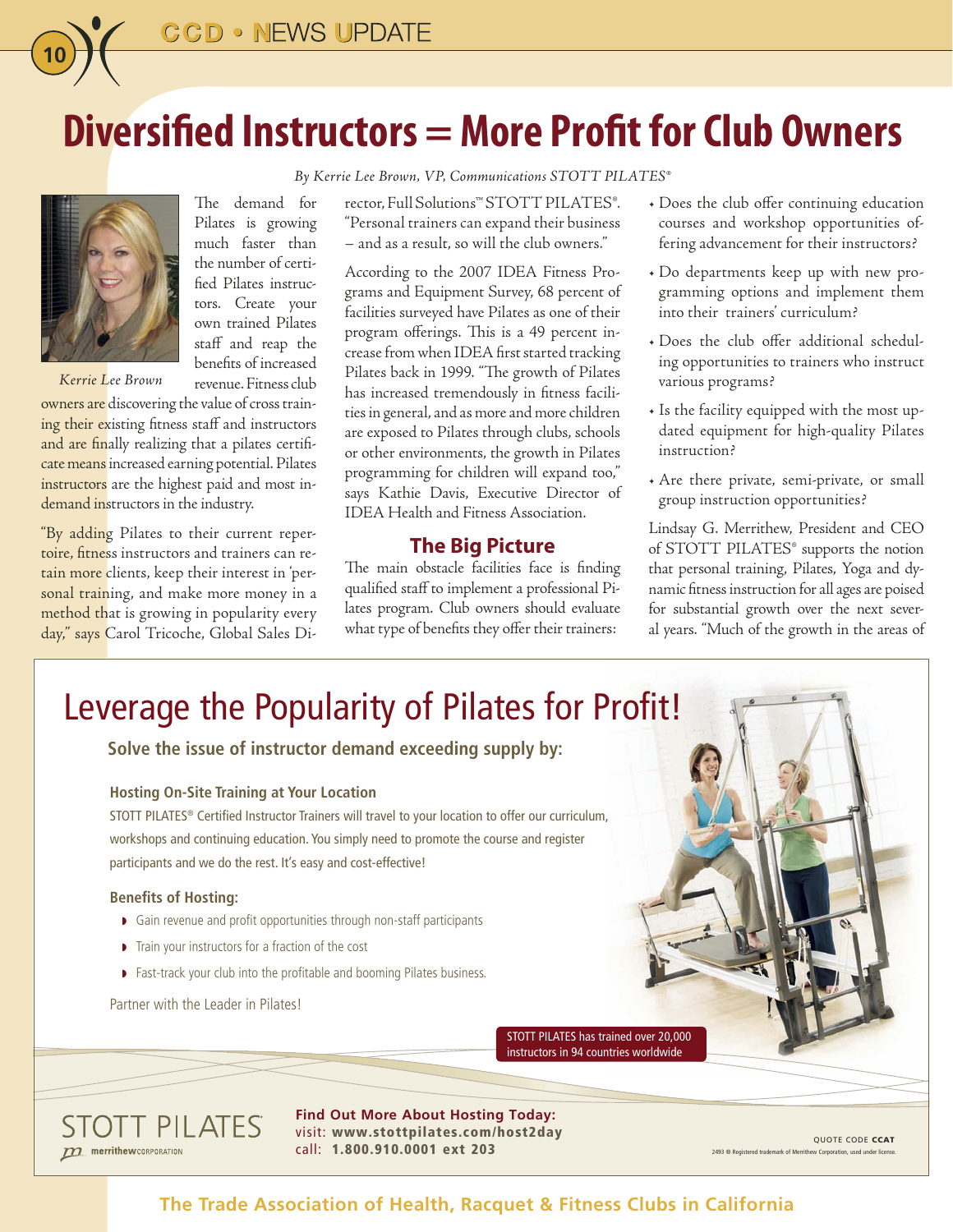

equipment-based exercise is due to professional trainers gaining knowledge and confidence in the results they are achieving with their clients. Facility owners are seeing the benefits of purchasing top equipment and hiring the best trained instructors and programming directors," he explains. "Top-quality equipment and programming equals increased membership retention." "Clubs that offer extensive programming options [and quality equipment] for members are more likely to retain clients and attract new members due to the increased interest in the mystique created by Pilates in the general public," adds Merrithew.

#### **The Key for Instructors**

"Pilates is one of the fastest-growing forms of exercise that people of all ages, fitness abilities and levels are turning to for mind-body exercise, says Moira Merrithew, Executive Director of Education. "Ambitious instructors, who obtain professional instruction, can expand their knowledge base to include special populations covering the de-conditioned exerciser to the very fit. These skills are highly marketable.

If facilities support their instructors' needs to learn more, it is likely that their instructors will stick around. Instructors can crosspromote their training abilities and integrate new and exciting fitness skills into their repertoire. Instructors have the opportunity to increase their client base with their newfound education – and as a result, will be able to offer core strength, functional fitness, muscle conditioning and mind-body exercise to enhance the lives of others.

Group exercise instructors are amazed at the increase in working hours they can actually put in consecutively by teaching Pilates. You can teach 3-5 hours of one-onone Pilates sessions in a row. The transition from group exercise to Pilates can be quite natural considering all of the continual verbal cues in this format of teaching. Pilates can also be customized to suit every client's needs – including rehabilitation, sport-conditioning, and pre- and post-natal exercise.

"One of the biggest obstacles that potential instructors come across when deciding whether to become certified or take Pilates courses is the cost," says Mr. Merrithew. "Quality training and the time needed to complete the certification are always a concern for instructors. The fitness world frequently looks for a quick fix, so instructors should keep an open mind and be flexible when approaching new learning. The best instructors are those who customize their teaching approaches so they have the ability to work with all walks of life, fitness abilities, ages, and levels in the mainstream public."

## **Where to Train**

Often people interested in a Pilates certificate and training are not aware of their options for professional instruction, programming and long-lasting education. However, there are many high-caliber Licensed Training Centers (LTCs) around the globe. These locations have been carefully selected to deliver this elite training curriculum and education and are staffed with top Certified Instructor Trainers and the best equipment on the market. These centers adhere to standards of operation that ensure consistent delivery of programs and services for those wanting to pursue a career in this exercise method. Certified Instructor Trainers travel far and wide to offer programs from the basic fundamentals to advanced training and continuing education for ambitious instructors.

Unfortunately, many teachers are obtaining their certificates through one-time weekend programs which don't require apprenticeship hours or proper qualifications of the attendee's skills before giving them a certificate. Many of the people teaching one-weekend certification programs possess little to qualify them. There are a number of well respected certification programs specific to Pilates that always include observation, physical review, practice teaching, written and practical exams, and continued education after certification. It is important to research all of the options before making a choice for certification.

## **The End Result**

There's no doubt that dedicated, talented fitness instructors can increase their earning potential with additional professional Pilates training – and at the same time increase their

CONTINUED ON PAGE 18



**Come see us on the web at www.califclubs.com**